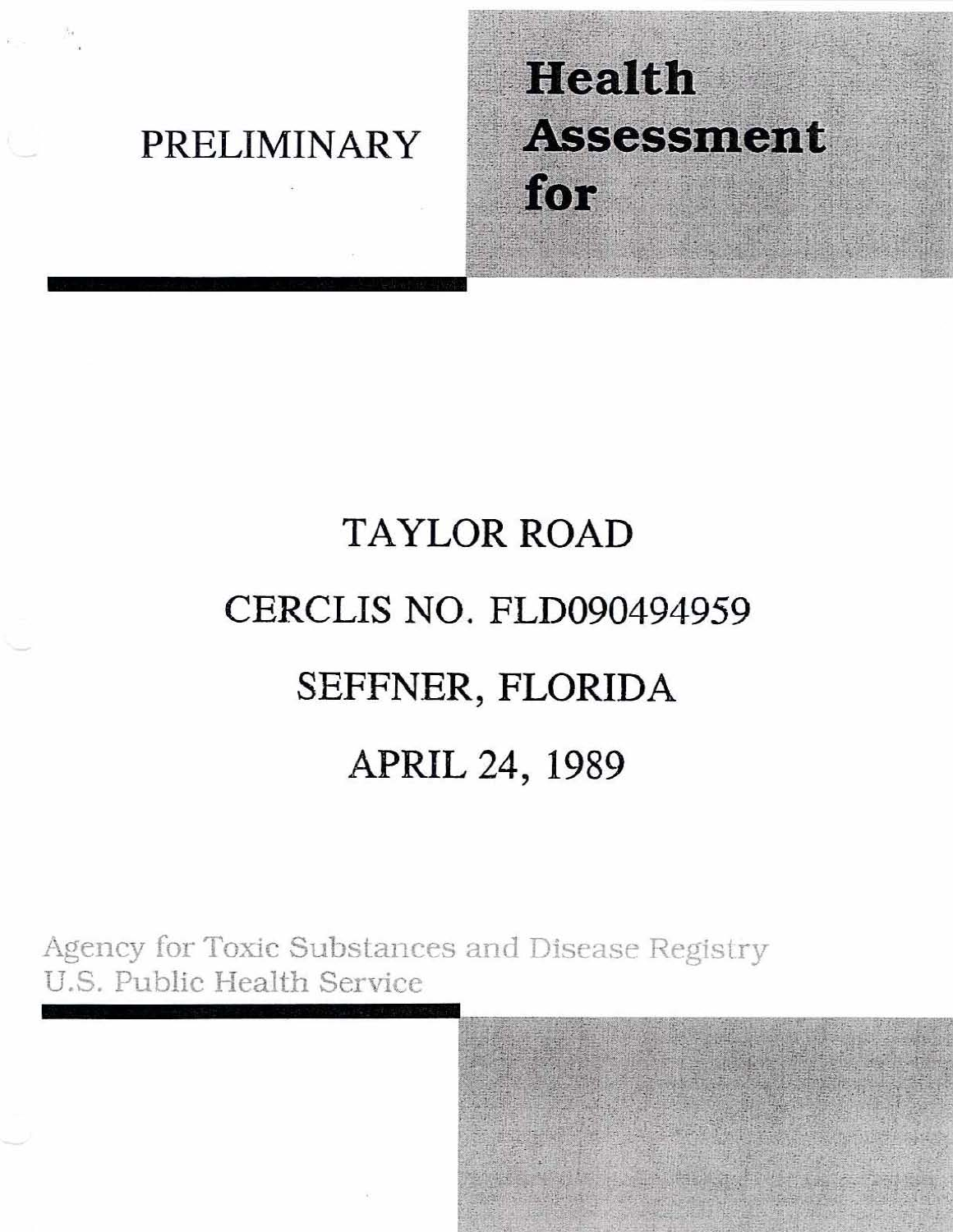#### PRELIMINARY HEALTH ASSESSMENT

--- --- -- -=~c--= ~------------ ----------------------------------------------------\_\_

TAYLOR ROAD SITE

HILLSBOROUGH COUNTY

SEFFNER, FLORIDA

DECEMBER 8, 1988

Prepared by:

#### state Health Office

Florida Department of Health and Rehabilitative services (HRS)

#### Prepared for:

Agency for Toxic Substances and Disease Registry (ATSDR)

#### Background

The Taylor Road National Priorities List (NPL) site is located one-eighth mile north of the city *ot* Seffner in eastern Hillsborough County, Florida. Three landfills comprise the Taylor Road site: the Taylor Road Landfill which operated from 1975 to 1980; the Department of Transportation (DOT) Borrow Pit Landfill and the Hillsborough Heights Landfill, both of which operated from 1980 to 1984. The three landfills were intended for disposal of municipal refuse but disposal of unknown quantities of industrial waste is suspected.

Ground water in the area is contaminated with volatile organic compounds (VOCs) and metals. Contaminant plumes in the surficial aquifer have been traced one mile down gradient (south-southwest) of the site. Down gradient private wells that tap the Floridan Aquifer have also shown low level contamination with VOCs.

The site is located in a residential and agricultural community. This community northeast of Seffner includes 11 dairy farms, two of which are located between one-quarter and one-half mile down gradient from the landfills, and a community well system that serves 2,500 people one mile down gradient from the landfills.

Hillsborough County Utilities Department, the owner of the site, was required by a consent decree between the County, the Department of Environmental Regulation (DER), and the Environmental Protection Agency (EPA) to install a multimedia cap, drainage ditches and methane gas control systems around each of the landfills. The consent decree also required the county to extend the county water supply system to residents in the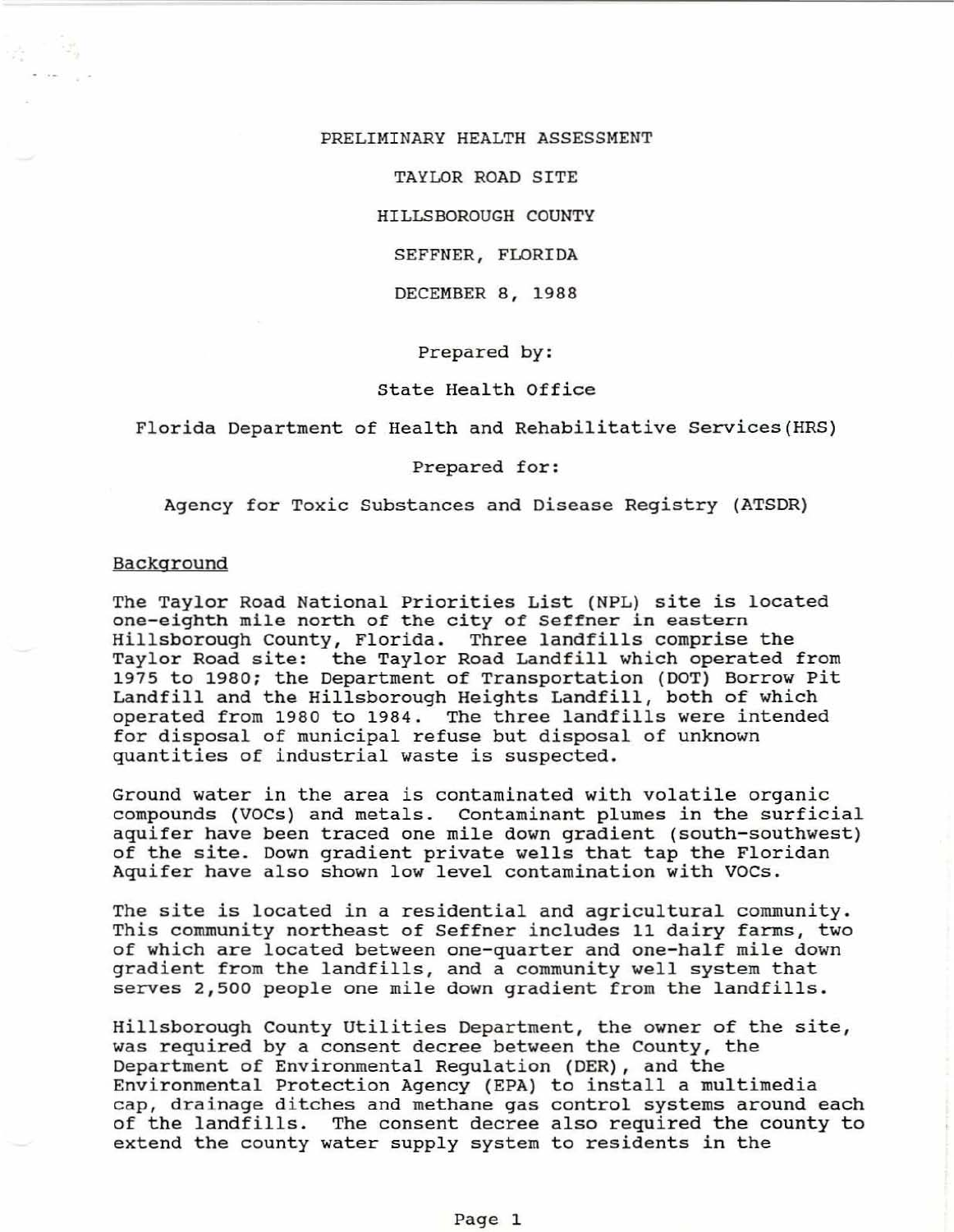contaminated area south of the landfill and implement a thirtyyear ground water monitoring program. At this time, the landfills have been capped and closed, and access to each of the individual landfills is restricted because each is fenced and locked. According to Hillsborough county Health Department Environmental Engineering personal, some residences *in* the area down gradient of the Taylor site are still using private wells, and water main coverage is spotty, especially with respect to side streets (see attached map) .

In 1983, low levels of oil and grease were found in wells north of the landfill. Because these wells are located up gradient of the site, the contaminants probably cannot be attributed to the landfills.

The following documents were reviewed by Florida HRS:

- 1. Draft Report for Taylor Road Site, Seffner, Florida, Document Control # 361-WP1-RT-DERF-1 for EPA by Camp, Dresser and McKee, Inc. - September 9, 1986.
- 2. EPA Summary for Taylor Road Landfill NPL site, unsigned, undated.
- 3. East Hillsborough County, Florida, Area wide Ground water contamination Report, by EPA - January 1988.
- 4. Data collection activities in the vicinity of the Taylor Road and Hillsborough Heights Landfills, March 1987 through December 1987, prepared for Hillsborough County Department of Solid waste by Geraghty and Miller, Inc., March 1988.

#### Environmental Contamination and Physical Hazards

Because each of the former landfill facilities is now capped and closed, no physical hazards are known to exist at any of the three landfills that comprise the Taylor Road Site. Soils and air in the vicinity of the site have not been monitored.

Below is a compilation of the maximum concentrations of contaminants found in the Floridan Aquifer.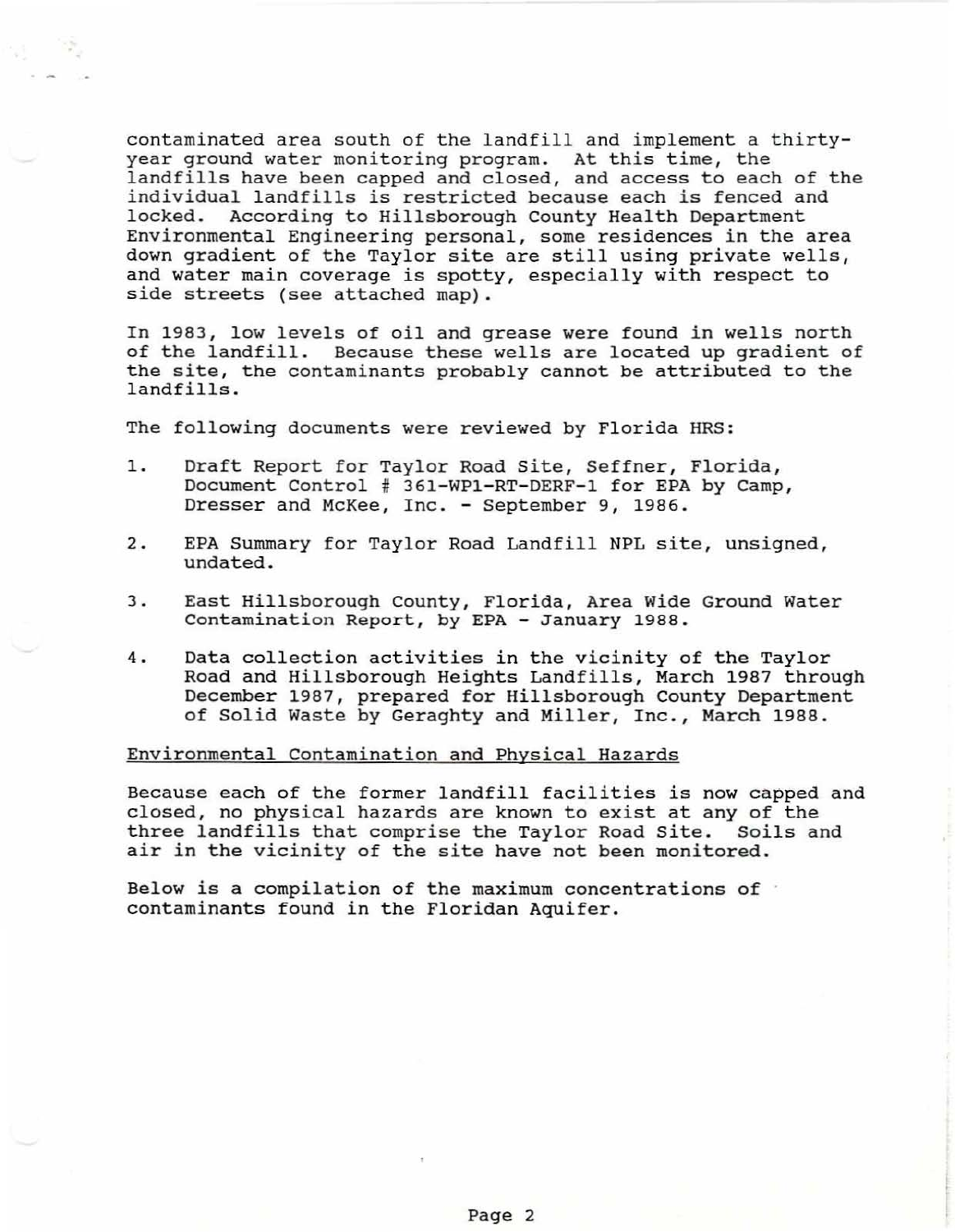#### GROUND WATER - FLORI DAN AQUIFER

|                    | MAXIMUM CONCENTRATION | (UG/L)     |
|--------------------|-----------------------|------------|
| CONTAMINANTS       | ON-SITE               | OFF-SITE   |
| Benzene<br>20      | BLC                   |            |
| 1,1-dichloroethene | 130                   | <b>BLC</b> |
| Lead<br>480        | <b>BLC</b>            |            |
| Tetrachloroethene  | 4.4                   | 14         |
| Trichloroethene    | 4300                  | 5.6        |
| Vinyl Chloride     | 85                    | <b>BLC</b> |

g/L: micrograms per liter LC: below level of concern

#### Potential Environmental and Human Exposure Pathways

Extensive sample data confirm contamination of the Floridan Aquifer which is the main source of potable water in the area. As a result of contamination of this aquifer (and the surficial aquifer), potential human pathways include ingestion of contaminated ground water, inhalation of contaminated soil particulates and volatile chemicals in ground water used for showering and bathing, dermal contact with contaminated water, and the ingestion of potentially contaminated milk (two dairies are directly down gradient of the site). Of the contaminants identified in the surficial aquifer at levels of concern, lead would bioaccumulate while VOCs would not. Soil, sediments, and air have not been monitored at or in the vicinity of the site, and cannot be addressed as pathways for human exposure.

#### Demographics

The closest residence is less than one-eighth mile from the site.<br>The estimated population for the Seffner area is 27,000. Two The estimated population for the Seffner area is 27,000. schools, the McDonald- Elementary and Englewood Elementary, are located one-half mile and one and one-quarter mile, respectively, northeast (up gradient) of the site.

#### Evaluation and Discussion

The primary pathway for human exposure to contaminants at the Taylor Road site is ground water. Theoretically, implementation of the actions specified within the consent decree would prevent this pathway because the decree requires affected households to be hooked up to county water. However, the EPA conducted an area survey which included sampling of 500 private wells in the Seffner area in conjunction with identifying thirteen possible sources of contamination (three of these sources make up the Taylor NPL site). This survey found ten wells that were contaminated with VOCs, and bottled drinking water was supplied to the users of these wells. EPA field crews found that in many